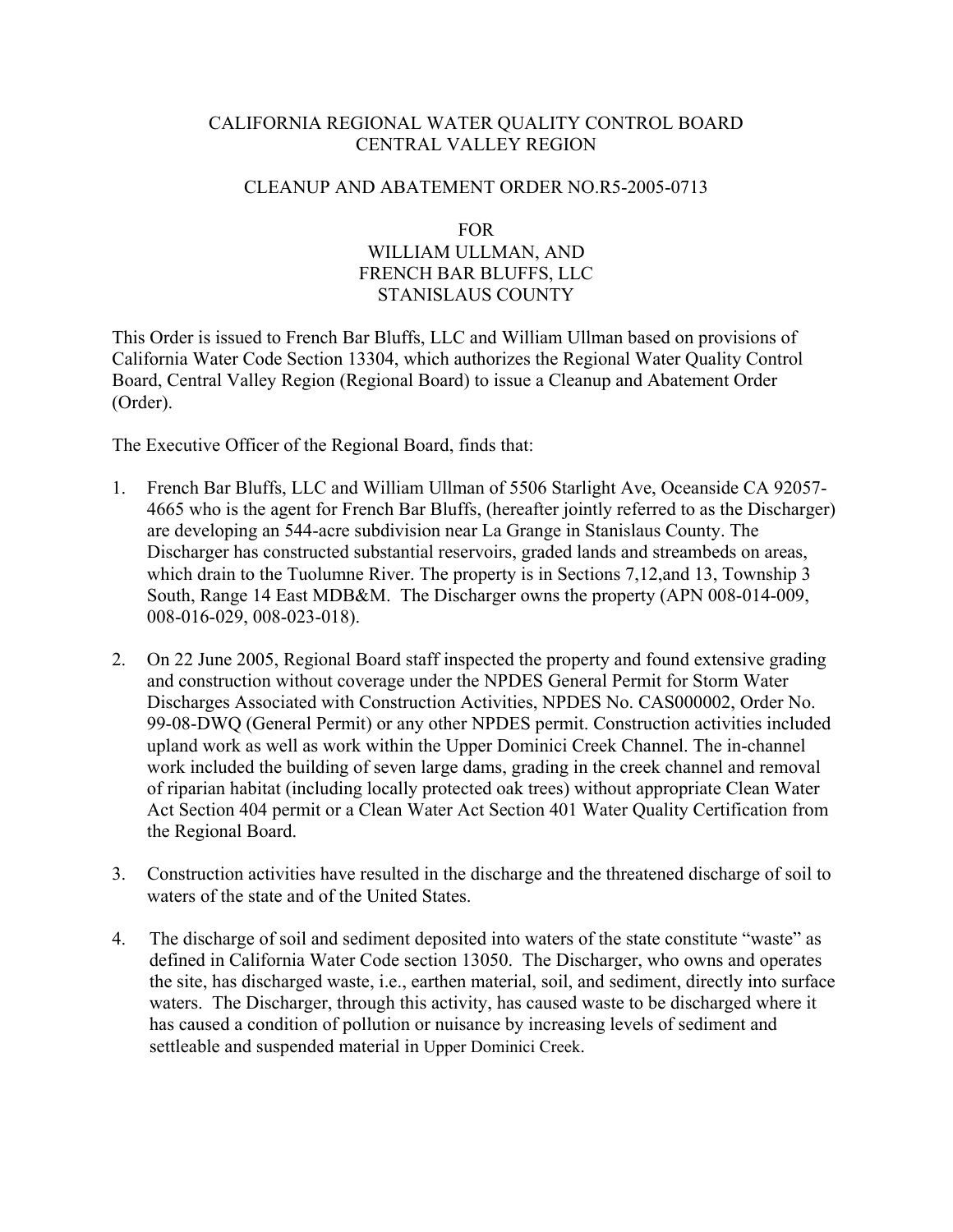- 5. Stanislaus County issued a stop work order on 24 June 2005, for un-permitted grading, requiring the Discharger to cease activities prior to obtaining a grading permit.
- 6. Clean Water Act (CWA) Section 404 requires any person proposing to discharge dredged or fill material into navigable waters of the United States to obtain a Section 404 permit prior to such discharge. CWA Section 401 requires that any person obtaining a Section 404 permit, obtain water quality certification from the State in which the discharge occurs. California Water Code (CWC) Section 13376 requires, that any person who is proposing to discharge pollutants or dredged or fill material into waters of the state to submit a report of waste discharge pursuant to CWC Section 13260 prior to such discharge. The Discharger failed to obtain a Section 404 permit, a Section 401 Water Quality Certification and failed to file a Report of Waste Discharge.
- 7. The *Water Quality Control Plan for the Sacramento River and San Joaquin River Basins, Fourth Edition*, (hereafter Basin Plan) designates beneficial uses, establishes water quality objectives, contains implementation programs for achieving objectives, and incorporates by reference, plans and policies adopted by the State Water Resources Control Board. The beneficial uses of the Sacramento-San Joaquin Delta as identified in Table II-1 of the Basin Plan are municipal and domestic supply; industrial; and agricultural supply; contact and other non-contact recreation; aesthetic enjoyment; navigation; and preservation and enhancement of fish, wildlife, and other aquatic resources.
- 8. The Basin Plan lists specific water quality objectives for inland surface waters. These objectives include limitations on increased temperature, sediment, settleable and suspended material, and turbidity. Based on staff observations, the Discharger's fill activities have resulted in the discharge of waste, e.g., sediment and soil, into surface waters and surface water drainage courses and placed waste in areas where it threatens to discharge into surface water drainage courses during subsequent storm events. The discharge of waste and pollutants to surface waters has created a condition of pollution and threatens to continue to create a condition of pollution or nuisance when earthen materials are transported in storm water during the rainy season to downstream receiving waters increasing levels of sediment and settleable and suspended material.
- 9. Much of the work in and around Upper Dominici Creek occurred within the riparian area. On 22 June 2005, there was evidence that a significant number of oak trees were removed near the creek. The reduction in canopy from this removal threatens to increase temperature in the stream channel in violation of the temperature objective in the Basin Plan.
- 10. Senior staff from the Division of Water Rights was consulted to determine if diversion of water at the subject facilities was covered by any basis of right. The Division of Water Rights has not received any formal complaints regarding these facilities and, consequently, has not initiated any investigation to determine if a valid basis of right to divert water exists. A review of the Division's databases indicates that no applications have been filed seeking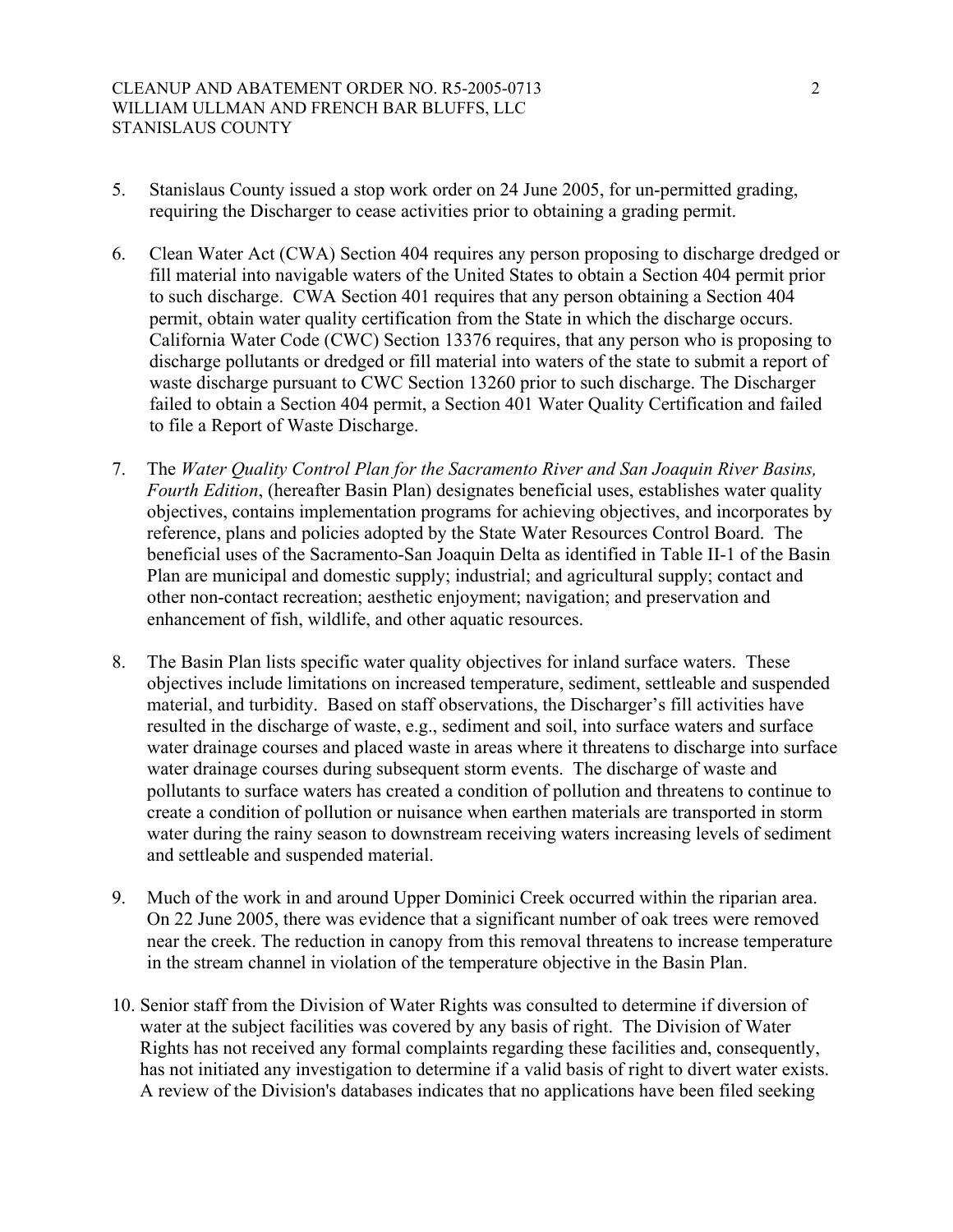## CLEANUP AND ABATEMENT ORDER NO. R5-2005-0713 3 WILLIAM ULLMAN AND FRENCH BAR BLUFFS, LLC STANISLAUS COUNTY

post-1914 appropriative rights nor have any Statements of Water Diversion of Use been filed indicating that water has or will be diverted under some other basis of right. Any diversions made without a valid basis of right are unauthorized and constitute a trespass against the State of California pursuant to Section 1052 et seq. of the Water Code. Unauthorized diversions are subject to appropriate enforcement action including imposition of Administrative Civil Liabilities and Cease and Desist Orders by the State Water Resource**s**  Control Board or pursuit of injunctive relief in the courts.

#### 11. Section 13304(a) of the California Water Code provides that:

"Any person who has discharged or discharges waste into waters of this state in violation of any waste discharge requirements or other order or prohibition issued by a regional board or the state board, or who has caused or permitted, causes or permits, or threatens to cause or permit any waste to be discharged or deposited where it is, or probably will be, discharged into the waters of the state and creates, or threatens to create, a condition of pollution or nuisance, shall upon order of the regional board clean up the waste or abate the effects of the waste, or, in the case of threatened pollution or nuisance, take other necessary remedial action, including, but limited to, overseeing cleanup and abatement efforts. A cleanup and abatement order issued by the state board or a regional board may require provision of, or payment for, uninterrupted replacement water service, which may include wellhead treatment, to each affected public water supplier or private well owner. Upon failure of any person to comply with the cleanup or abatement order, the Attorney General, at the request of the board, shall petition the superior court for that county for the issuance of an injunction requiring the person to comply with the order. In the suit, the court shall have jurisdiction to grant a prohibitory or mandatory injunction, either preliminary or permanent, as the fact may warrant."

## 12. Section 13304(c)(1) of the California Water Code provides that:

"If the waste is cleaned up or the effects of the waste are abated, or, in the case of threatened pollution or nuisance, other necessary remedial action is taken by any governmental agency, the person or persons who discharged the waste, discharges the waste, or threatened to cause or permit the discharge of waste within the meaning of subdivision (a), are liable to that governmental agency to the extent of the reasonable costs actually incurred in cleaning up the waste, abating the effects of the waste, supervising cleanup or abatement activities, or taking other remedial action. The amount of the costs is recoverable in a civil action by, and paid to, the governmental agency and state board to the extent of the latter's contribution to the cleanup costs from the State Water Pollution Cleanup and Abatement Account or other available funds."

## 13. Section 13267(b)(1) of the California Water Code provides that:

"In conducting an investigation specified in subdivision (a), the regional board may require that any person who has discharged, discharges, or is suspected of having discharged or discharging, or who proposes to discharge waste within its region, or any citizen or domiciliary, or political agency or entity of this state who has discharged, discharges, or is suspected of having discharged or discharging, or who proposes to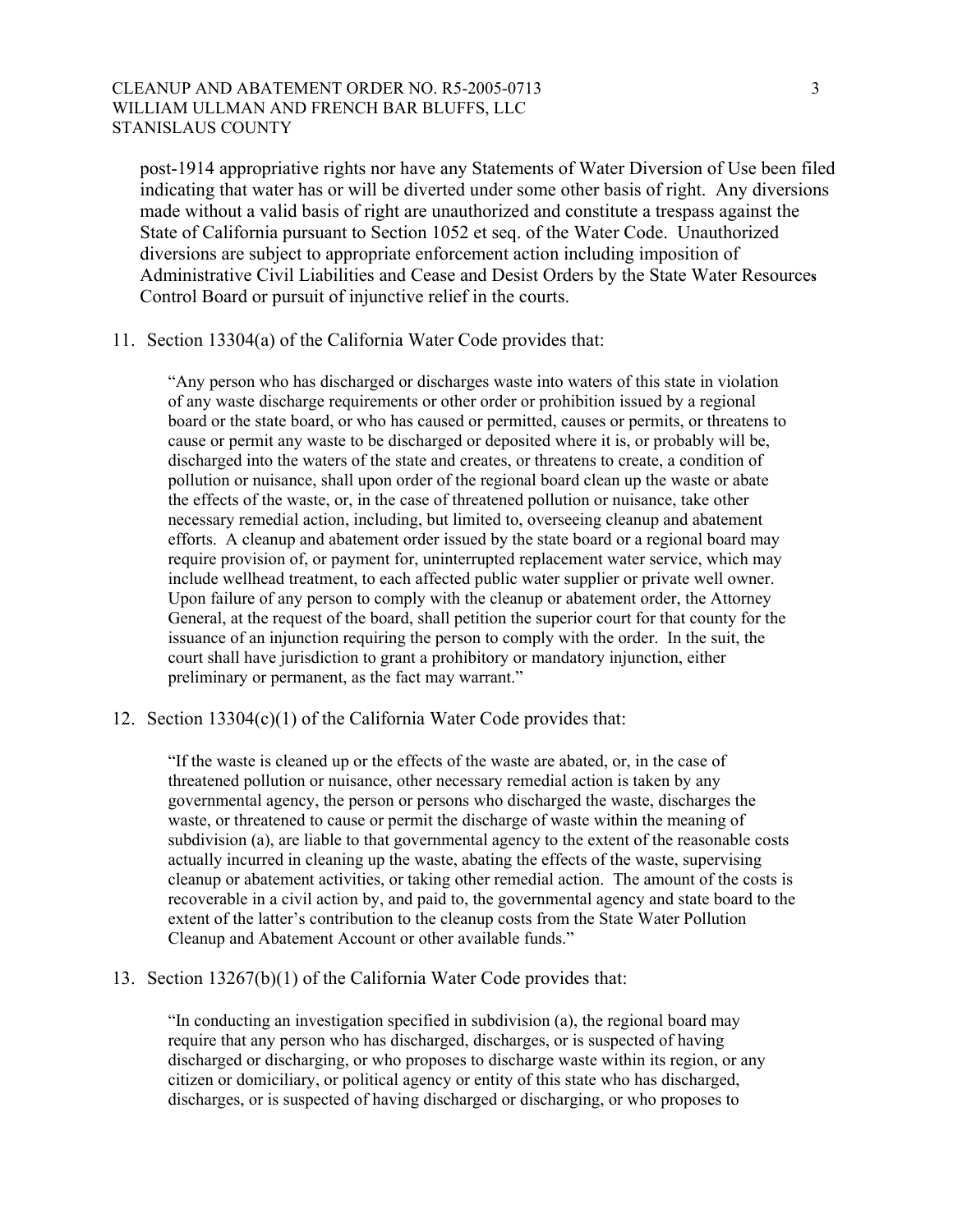## CLEANUP AND ABATEMENT ORDER NO. R5-2005-0713 4 WILLIAM ULLMAN AND FRENCH BAR BLUFFS, LLC STANISLAUS COUNTY

discharge waste outside of its region that could affect the quality of waters of the state within its region shall furnish, under penalty of perjury, technical or monitoring program reports which the regional board requires. The burden, including costs, of these reports shall bear a reasonable relationship to the need for the report and the benefits to be obtained from the reports."

- 14. The technical reports required by this Order are necessary to assure compliance with this Order and to protect the waters of the state. The technical reports are necessary to demonstrate that appropriate methods will be used to clean up waste discharged to surface waters and to ensure that cleanup complies with Basin Plan requirements.
- 15. The issuance of this Order is an enforcement action taken by a regulatory agency and is exempt from the provisions of the California Environmental Quality Act, pursuant to Section 15321(a)(2), Title 14, California Code of Regulations.
- 16. Any person adversely affected by this action of the Regional Board may petition the State Water Resources Control Board (State Board) to review the action. The State Board must receive the petition within 30 days of the date of this Order. Copies of the law and regulations applicable to filing petitions may be found on the Internet at www.waterboards.ca.gov/centralvalley or will be provided upon request.

**IT IS HEREBY ORDERED THAT**, pursuant to Sections 13267 and 13304 of the California Water Code, French Bar Bluffs, LLC and William Ullman shall:

- 1. Cease the discharge of earthen materials, soil, and sediment to waters of the state and clean up the waste and abate, in accordance with the schedule in No. 2 below, the condition of earthen materials, soil, and sediment discharged or placed into wetlands, surface waters and surface water drainage courses.
- 2. Compliance with No. 1 above shall include, but not necessarily be limited to, the following measures:
	- (a) By **1 September 2005**, submit a Cleanup and Restoration Plan. The Cleanup and Restoration Plan must describe how the impacts of the discharge will be resolved, demonstrate how the cleanup and restoration will be completed, and evaluate the effectiveness of the cleanup and restoration. The Cleanup and Restoration Plan is to be prepared by a professional knowledgeable and experienced in wetlands restoration.
	- (b) Clean up all earthen materials, soil and sediment discharged to wetlands, surface waters and surface water drainages in accordance with the Cleanup and Restoration Plan as approved by the Executive Officer.
	- (c) Restore and stabilize the affected area to its natural condition prior to the illegal fill.